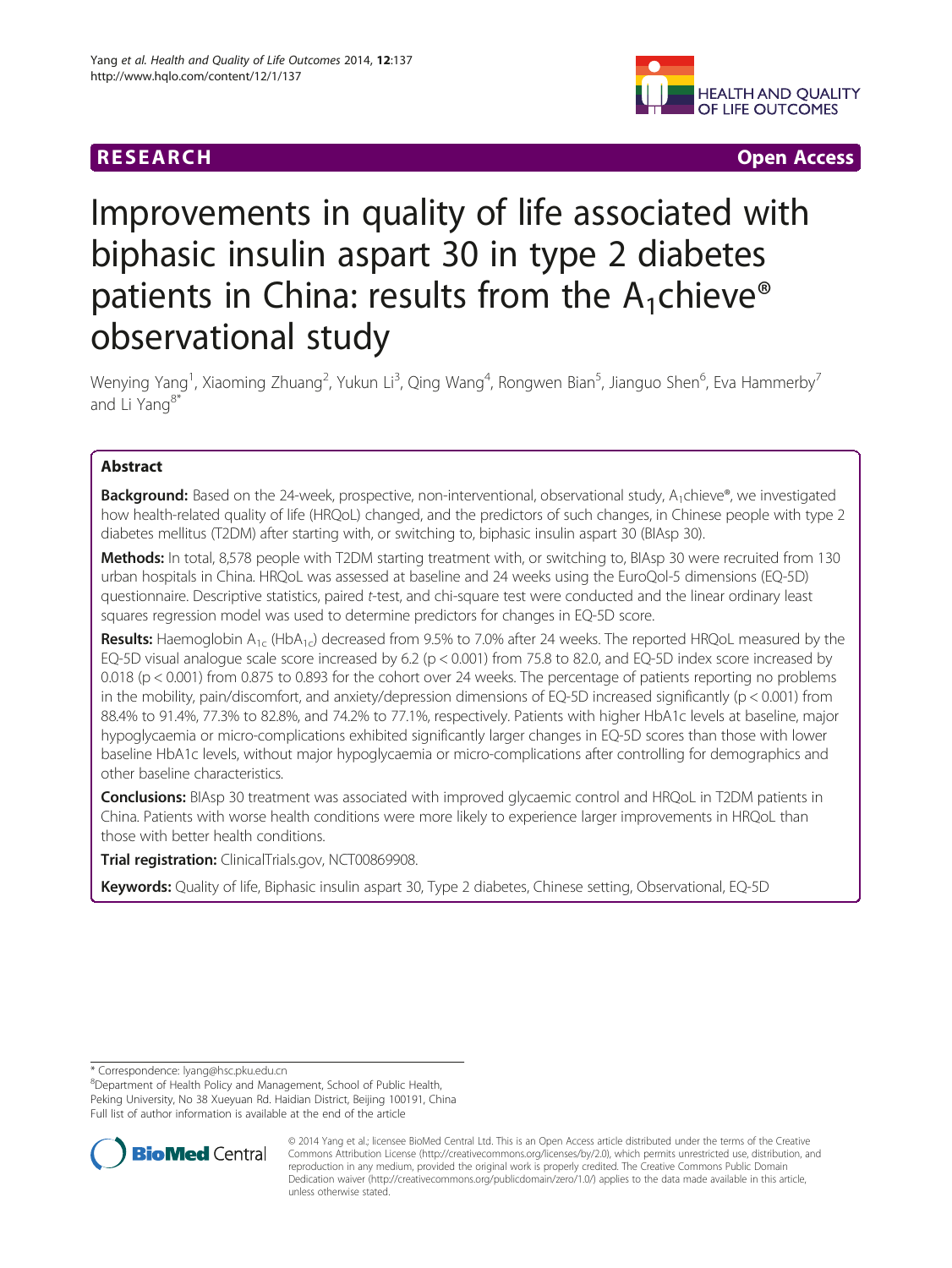## Background

Globally, the number of people with diabetes has increased at an alarming level, and diabetes is placing a heavy economic burden on families and healthcare systems. The number of people with diabetes was estimated at more than 371 million in 2012, and is expected to be 551.9 million in 2030 [[1\]](#page-5-0). China has become the country with the largest number of people with diabetes in the world. The most recent study estimated that the prevalence of diabetes among a representative sample of Chinese adults was 11.6% and the prevalence of pre-diabetes was 50.1%, which corresponded to 113.9 million and 493.4 million people, respectively, in 2010 [\[2\]](#page-5-0). The Chinese Diabetes Society of the Chinese Medical Association and International Diabetes Federation estimated that 13% of total medical expenditures in China were directly caused by diabetes in 2010 [\[3\]](#page-5-0).

Diabetes is a debilitating disease characterized by deficiencies in insulin secretion, insulin action, or both, leading to chronic hyperglycaemia [[4](#page-5-0)]. Insulin treatment is the inevitable choice for people with type 2 diabetes (T2DM) as diabetes progresses. It is typically used after glycaemic control fails or is not maintained with lifestyle changes and combinations of oral anti-diabetic medications [[5](#page-5-0)]. Insulin treatment can improve glycaemic control, prevent the development of long-term complications of diabetes [[6\]](#page-5-0), and influence patients' quality of life [[7\]](#page-5-0).

There are a few studies concerning the impacts of insulin use on patients' health-related quality of life (HRQoL), with the impacts recorded ranging from positive [[8-10](#page-5-0)] to negative [\[11](#page-5-0)[-13](#page-6-0)]. There are no studies regarding whether insulin therapy improves or decreases patients' quality of life in a Chinese setting. The purpose of this study was to assess how HRQoL changed, and the predictors of such changes, after starting with, or switching to, biphasic insulin aspart 30 (BIAsp 30, 30% soluble insulin aspart, 70% protamine-crystallized insulin aspart) over a 24-week period among people with T2DM in China using Chinese subgroup data from the  $A_1$ chieve $\degree$ , study [[14](#page-6-0)].

#### Methods

#### Study design

 $A_1$ chieve $\degree$  was a 24-week, international, prospective, multicentre, non-interventional, observational study of people with T2DM in non-Western countries who had begun using basal insulin detemir, bolus insulin aspart and premixed insulin BIAsp 30, alone or in combination [[14](#page-6-0)]. It was the largest observational study ever conducted in insulin therapy and was carried out in 28 countries across four continents (Asia, Africa, South America and Europe). Individuals with type 2 diabetes with no prior history of using the study insulins previously, and who had been started on one of the insulins in the 4 weeks

prior to the study start are eligible for this study. People with hypersensitivity to the study insulins or excipients, and women who were pregnant, breast feeding, or who intended to become pregnant within 6 months of the study are excluded. The therapies were prescribed by the physicians in the course of normal clinical practice and treatment demand rather than randomly assigned by the researchers. The study was conducted in accordance with the Declaration of Helsinki. The ethics committee approval was obtained for each country, and all participants gave written, informed consent prior to their inclusion in the study. In China, central ethics committee approval was performed in China-Japan Friendship Hospital. The coordinating sites accept the central ethics committee approval or further conduct the ethics committee approval by ethics committee of their own hospitals (Additional file [1](#page-5-0)).

The Chinese cohort that either started (6,612) or were switched (1,966) to BIAsp 30 in the  $A_1$ chieve® study consisted of 8,578 people with T2DM from 130 urban hospitals in China. They were recruited between January 2009 and June 2010, and had an average observation period of six months. Approval from ethics committees were obtained at all the study sites.

#### Clinical endpoints

Clinical endpoints including safety and effectiveness outcomes were evaluated. Safety assessment included the incidence of serious adverse drug reactions (SADRs), including major hypoglycaemic events, the change in number of hypoglycaemic, the change in number of nocturnal hypoglycaemic event, and the number of adverse drug reactions (ADRs) from baseline to final visit. Effectiveness assessments included change in Haemoglobin A1c (HbA1c), fasting plasma glucose (FPG), postprandial plasma glucose (PPG), body weight between baseline and interim and final visits, and change in systolic blood pressure (SBP) and lipid profile at the final visit.

#### HRQoL measurement

The HRQoL was measured by the Chinese version of EQ-5D questionnaire at baseline and after 24 weeks of therapy. The EQ-5D consists of a descriptive system of five dimensions: mobility, self-care, usual activities, pain/discomfort, and anxiety/depression. Each of the five dimensions can take one of three responses recording different level of severity: no problems, some or moderate problems and extreme problems. These responses could be converted into a single utility value using the EQ-5D preference weights elicited from general population samples. The EQ-5D also includes a visual analogue scale (VAS) recording the respondents' direct valuation of their current HRQoL state on a graduated  $(0 - 100)$  scale with higher scores for higher HRQoL [\[15\]](#page-6-0). The Chinese version of the EQ-5D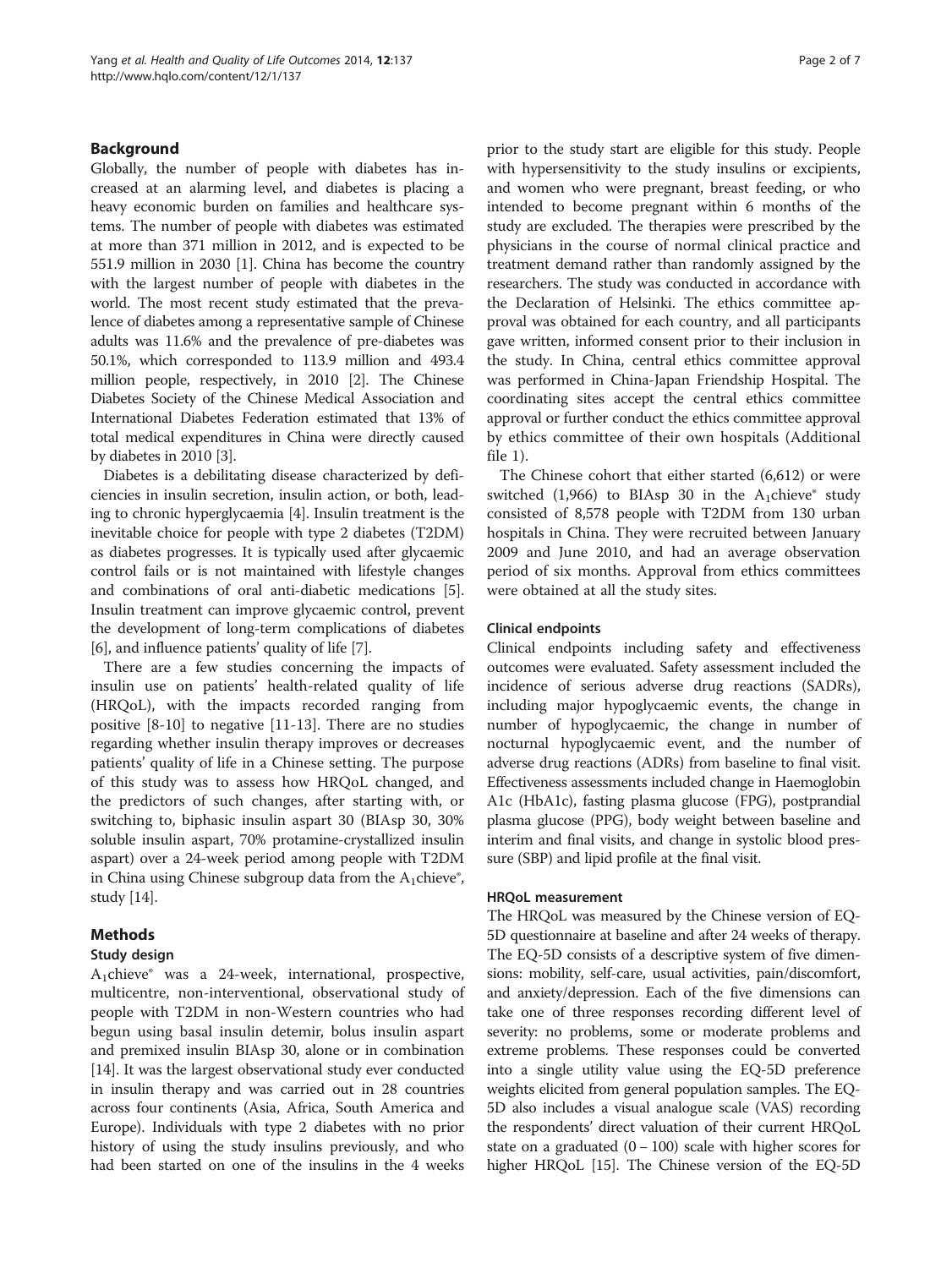|                      |                               | Insulin experienced $N = 1966$ | Insulin naïve $N = 6612$ | Total cohort $N = 8578$ |
|----------------------|-------------------------------|--------------------------------|--------------------------|-------------------------|
| Gender               | Male, %                       | 1104 (56.2)                    | 3786 (57.3)              | 4890 (57.0)             |
| Age                  | Years, mean (sd)              | 56.7 (15.2)                    | 54.3 (14.2)              | 54.9 (14.4)             |
| Weight               | Kg, mean (sd)                 | 68.2 (11.2)                    | 68.1 (11.6)              | 68.1 (11.5)             |
| BMI                  | Kg/m <sup>2</sup> , mean (sd) | 24.8(3.3)                      | 24.6(3.3)                | 24.7(3.3)               |
| Duration of diabetes | Years, mean (sd)              | 9.3(6.8)                       | 5.0(5.4)                 | 6.0(6.0)                |

<span id="page-2-0"></span>Table 1 Characteristics of  $A_1$ chieve® study respondents in insulin-naïve and insulin-experienced groups, and in the total cohort

was obtained from the EuroQol Group [\[16\]](#page-6-0). Its validity and reliability have been assessed in mainland China [[17](#page-6-0)-[19](#page-6-0)] and it has been used for studies of different populations in mainland China [[20](#page-6-0)-[22](#page-6-0)].

#### Statistical analyses

Descriptive analysis and multivariable regression were performed using SAS (Version 9.1.3, SAS Institute Inc., NC 27513-2414, USA). The change from baseline to 24 weeks in clinical endpoints, HRQoL with the EQ-5D VAS, and health utility value as continuous variables, were analysed with the Wilcoxon signed-rank test. The UK preference weights were used for calculation of EQ-

5D utility value because Chinese preference weights were still to be established.

The change in the percentage of people reporting no problem in EQ-5D descriptive dimensions was analysed with a chi-square test. For descriptive analysis, the total cohort was divided into subgroups of insulin-naïve people (those not taking insulin therapy at baseline) and previously insulin-experienced people (current insulin users). Linear OLS regression was further employed to explore predictors of the changes in EQ-5D score. Independent variables included patients' demographics (age and sex), health conditions (macro-complications, micro-complications, duration of diabetes, body mass index (BMI),  $HbA_{1c}$ , SBP,

Table 2 HbA<sub>1c</sub>, body weight and hypoglycaemia in insulin-naïve and insulin-experienced patients, and in the total cohort

|                                               |              | Insulin-experienced, $N = 1,966$ | Insulin-naïve, $N = 6,612$ | Total cohort, $N = 8,578$ |
|-----------------------------------------------|--------------|----------------------------------|----------------------------|---------------------------|
| $HbA_{1c}$ (%)                                | $\mathsf{N}$ | 1056                             | 3386                       | 4442                      |
|                                               | Baseline     | 9.1(2.3)                         | 9.6(2.2)                   | 9.5(2.3)                  |
|                                               | Week 24      | 7.0(1.1)                         | 7.0(1.0)                   | 7.0(1.0)                  |
|                                               | Change       | $-2.0(2.2)$                      | $-2.7(2.2)$                | $-2.5(2.2)$               |
|                                               | P value      | < 0.001                          | < 0.001                    | < 0.001                   |
| Body weight (kg)                              | $\mathbb N$  | 1459                             | 4600                       | 6059                      |
|                                               | Baseline     | 68.7 (11.2)                      | 68.5 (11.3)                | 68.5 (11.3)               |
|                                               | Week 24      | 69.2 (10.9)                      | 68.8 (10.8)                | 68.9 (10.8)               |
|                                               | Change       | 0.5(3.0)                         | 0.3(3.1)                   | 0.3(3.1)                  |
|                                               | P value      | < 0.001                          | < 0.001                    | < 0.001                   |
| Overall hypoglycaemia (events/patient year)   | N.           | 1966                             | 6612                       | 8578                      |
|                                               | Baseline     | 6.12                             | 1.2                        | 2.32                      |
|                                               | Week 24      | 2.14                             | 1.37                       | 1.54                      |
| Nocturnal hypoglycaemia (events/patient year) | $\mathbb N$  | 1966                             | 6612                       | 8578                      |
|                                               | Baseline     | 1.65                             | 0.26                       | 0.58                      |
|                                               | Week 24      | 0.42                             | 0.24                       | 0.28                      |
| Major hypoglycaemia (events/patient year)     | $\mathbb N$  | 1966                             | 6612                       | 8578                      |
|                                               | Baseline     | 0.37                             | 0.09                       | 0.15                      |
|                                               | Week 24      | 0.00                             | 0.00                       | 0.00                      |
| Minor hypoglycaemia (events/patient year)     | N            | 1966                             | 6612                       | 8578                      |
|                                               | Baseline     | 5.75                             | 1.10                       | 2.17                      |
|                                               | Week 24      | 2.14                             | 1.37                       | 1.54                      |

Data are mean (sd), n or incidence.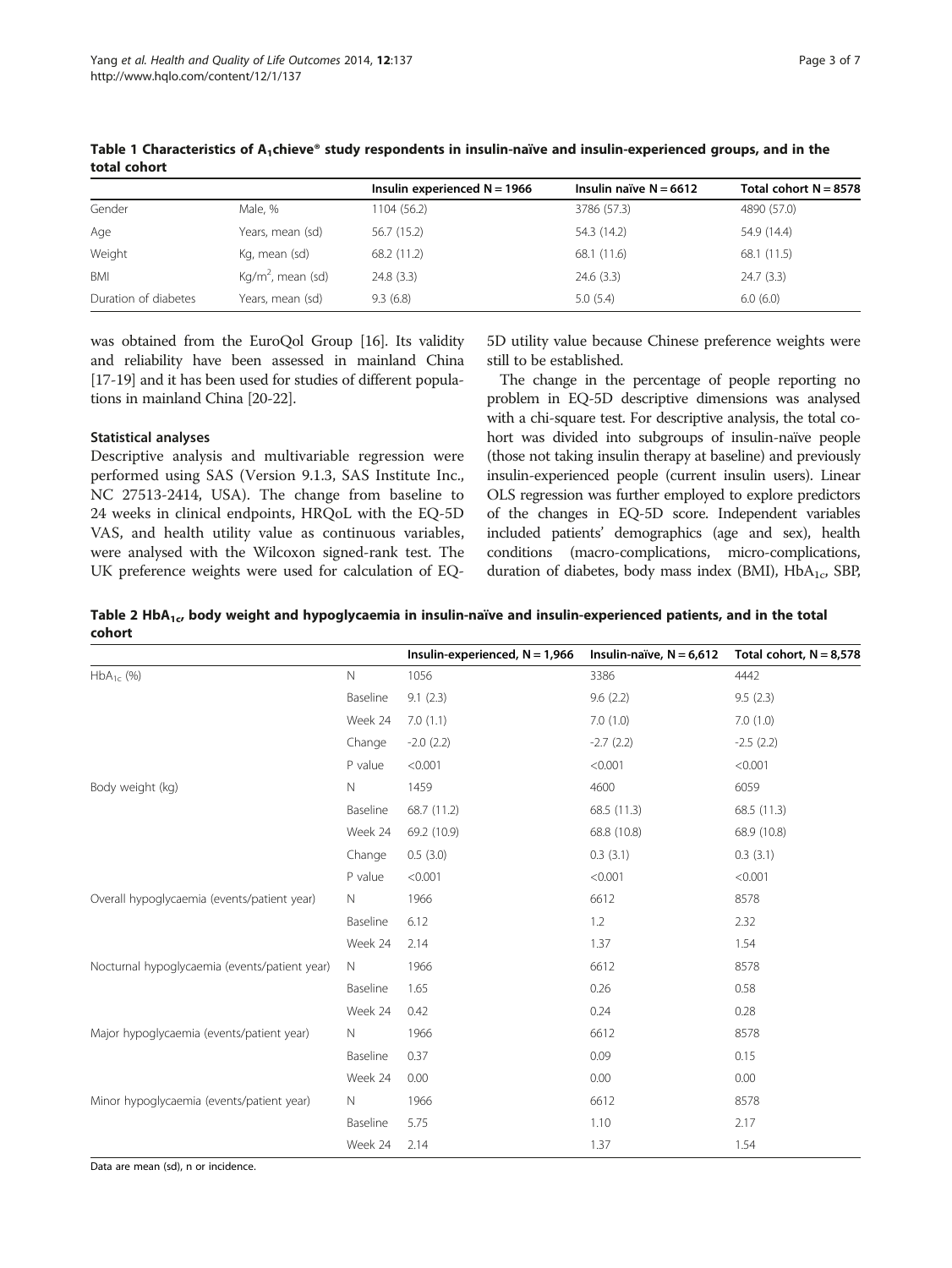<span id="page-3-0"></span>total cholesterol, high-density lipoprotein (HDL) and lowdensity lipoprotein (LDL)), and other related indicators (previous insulin experience, total hypoglycaemia and major hypoglycaemia) at baseline.

# Results

#### Demographics and characteristics of respondents

Among the 8,578 people with T2DM, 1,966 (22.9%) were in the insulin-experienced group and 6,612 (77.1%) in the insulin-naïve group. The average age was 54.9 (±14.4) years, and BMI was  $24.7$  ( $\pm 3.3$ ) kg/m<sup>2</sup> for the total cohort. The average duration of diabetes was  $6.0$  ( $\pm 6.0$ ) years, with 9.3 ( $\pm$ 6.8) for the insulin-experienced group and 5.0 ( $\pm$ 5.4) for the insulin-naïve group (Table [1](#page-2-0)).

#### Clinical endpoints

Blood glucose control measures improved markedly in both insulin-naïve and prior insulin users after 24 weeks of therapy with BIAsp 30.  $HbA_{1c}$  decreased from 9.5% to 7.0% for the total cohort, with a decrease from 9.1% to 7.0% for prior insulin users and a decrease from 9.6% to 7.0% for the insulin-naïve group. From a similar baseline measure, body weight of the two groups increased slightly by 0.3 kg during the therapy. No major hypoglycaemia was observed during the study, and reported hypoglycaemia rates (including overall, nocturnal and minor hypoglycaemia) decreased in the total cohort and in both subgroups. All of these results indicated BIAsp 30 could improve blood glucose control without increasing the risk of hypoglycaemia

| Table 3 Quality of life in insulin-naïve and insulin-experienced patients, and in the total cohort |  |
|----------------------------------------------------------------------------------------------------|--|
|----------------------------------------------------------------------------------------------------|--|

|                                                  |            | Insulin-experienced, $N = 1,966$ Insulin-naïve, $N = 6,612$ Total cohort, $N = 8,578$ |              |              |
|--------------------------------------------------|------------|---------------------------------------------------------------------------------------|--------------|--------------|
| EQ-5D VAS (Scale 0-100)                          | N          | 1390                                                                                  | 4713         | 6103         |
|                                                  | Baseline   | 75.3 (14.1)                                                                           | 75.9 (13.4)  | 75.8 (13.6)  |
|                                                  | Week 24    | 82.0 (11.3)                                                                           | 82.0 (10.3)  | 82.0 (10.6)  |
|                                                  | Change     | 6.7(15.8)                                                                             | 6.1(14.4)    | 6.2(14.7)    |
|                                                  | P value    | < 0.001                                                                               | < 0.001      | < 0.001      |
| QoL UK (Scale 0-1)                               | N          | 1406                                                                                  | 4814         | 6220         |
|                                                  | Baseline   | 0.851(0.190)                                                                          | 0.882(0.176) | 0.875(0.179) |
|                                                  | Week 24    | 0.886(0.170)                                                                          | 0.896(0.157) | 0.893(0.160) |
|                                                  | Change     | 0.035(0.228)                                                                          | 0.014(0.218) | 0.018(0.221) |
|                                                  | P value    | < 0.001                                                                               | < 0.001      | < 0.001      |
| Mobility dimension                               | Ν          | 1416                                                                                  | 4843         | 6259         |
| No problems with walking (%)                     | Baseline   | 1197 (84.5)                                                                           | 4333 (89.5)  | 5530 (88.4)  |
|                                                  | Week 24    | 1289 (91.0)                                                                           | 4433 (91.5)  | 5722 (91.4)  |
|                                                  | P value    | < 0.0001                                                                              | 0.0005       | < 0.0001     |
| Self-care dimension                              | Ν          | 1415                                                                                  | 4845         | 6260         |
| No problems with self-care (%)                   | Baseline   | 1301 (91.9)                                                                           | 4475 (92.4)  | 5776 (92.3)  |
|                                                  | Week 24    | 1280 (90.5)                                                                           | 4483 (92.5)  | 5763 (92.1)  |
|                                                  | P value    | 0.1635                                                                                | 0.7584       | 0.6655       |
| Usual activities dimension                       | N          | 1415                                                                                  | 4841         | 6256         |
| No problems with performing usual activities (%) | Baseline   | 1222 (86.4)                                                                           | 4316 (89.2)  | 5538 (88.5)  |
|                                                  | Week 24    | 1236 (87.3)                                                                           | 4272 (88.2)  | 5508 (88.0)  |
|                                                  | P value    | 0.4361                                                                                | 0.1578       | 0.4043       |
| Pain/discomfort dimension                        | Ν          | 1411                                                                                  | 4832         | 6243         |
| No pain or discomfort (%)                        | Baseline   | 1007 (71.4)                                                                           | 3820 (79.1)  | 4827 (77.3)  |
|                                                  | Week 24    | 1138 (80.7)                                                                           | 4031 (83.4)  | 5169 (82.8)  |
|                                                  | P value    | < 0.0001                                                                              | < 0.0001     | < 0.0001     |
| Anxiety/depression dimension                     | $\hbox{N}$ | 1413                                                                                  | 4837         | 6250         |
| Not anxious or depressed (%)                     | Baseline   | 1014 (71.8)                                                                           | 3624 (74.9)  | 4638 (74.2)  |
|                                                  | Week 24    | 1067 (75.5)                                                                           | 3749 (77.5)  | 4816 (77.1)  |
|                                                  | P value    | 0.0236                                                                                | 0.0028       | 0.0002       |

Data are mean (sd), n or percentage.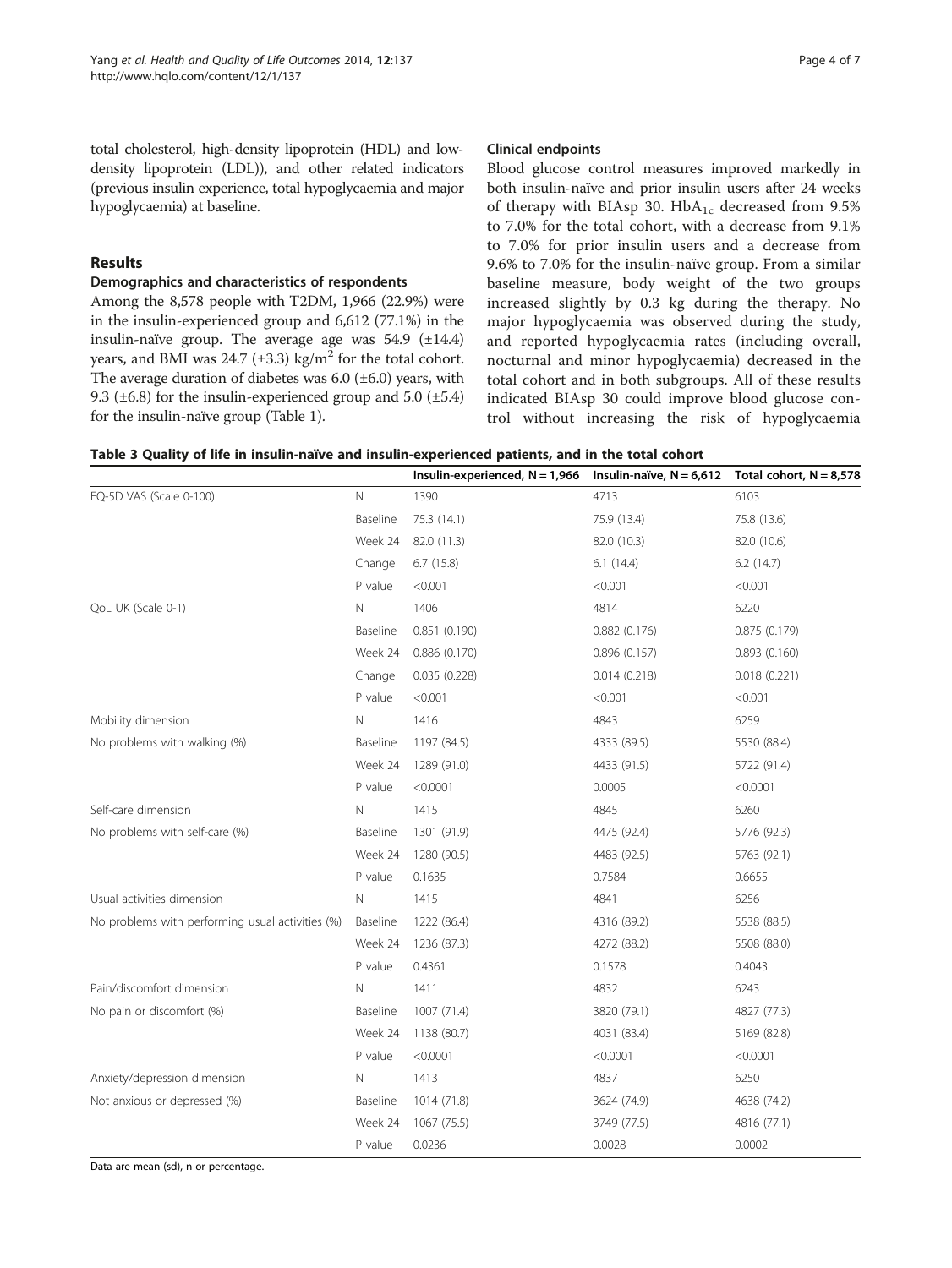(Table [2\)](#page-2-0). Indicators including FPG, PPG, SBP, LDL and HDL changed favourably, and no SADR was reported during the study period [\[23](#page-6-0)].

# Quality of life

# Quality of life in the total cohort

As measured by VAS from the EQ-5D (on a scale of 0–100), reported QoL of the total cohort increased by 6.2 from 75.8 at baseline to 82.0 at 24 weeks ( $p < 0.001$ ). The health utility value (on a scale of  $0-1$ ) increased by 0.018 from 0.875 at baseline to 0.893 at 24 weeks  $(p < 0.001)$ .

The increased percentages of people reporting no problem on the descriptive EQ-5D dimensions indicated that there were improvements of HRQoL after BIAsp 30 treatment. The percentages of patients reporting no problems in three of the five dimensions of EQ-5D—mobility, pain/discomfort and anxiety/depression—increased significantly from 88.4% to 91.4% (p < 0.0001), 77.3% to 82.8% (p < 0.0001) and 74.2% to  $77.1\%$  ( $p = 0.002$ ) after 24 weeks, respectively. There was no statistical significance found in the percentage of patients who reported no problems in self-care or who reported no problems in usual activities (Table [3](#page-3-0)).

# Quality of life for prior insulin-experienced and insulin-naïve subgroups

Quality of life improved in both insulin-experienced and insulin-naïve patients. Baseline EQ-5D VAS scores were similar for both prior insulin-experienced and insulinnaïve subgroups (75.3, 75.9). There was a significant increase in both subgroups after 24 weeks (+15.8, +14.4, p < 0.001). The baseline health utility value of the insulin-experienced group (0.851) was lower than that of the insulin-naïve group (0.882). After 24 weeks, the health utility value of the insulin-experienced and insulin-naïve groups increased by  $0.035$  ( $p < 0.001$ ) and 0.014 ( $p < 0.001$ ) resulting in a similar health utility value between the two groups.

The percentages of patients reporting no problems in dimensions of mobility, pain/discomfort and anxiety/ depression increased significantly from 84.5% to 91.0%  $(p < 0.0001)$ , 71.4% to 80.7% $(p < 0.0001)$  and 71.8% to 75.5% (0.0236), respectively, for the prior insulinexperienced group, and from 89.5% to 91.5% ( $p = 0.0005$ ), 79.1% to 83.4%(p < 0.0001) and 74.9% to 77.5% (p = 0.0028), respectively, for the insulin-naïve group. Decrease in percentages of patients reporting no problems were seen in the self-care dimension for the prior insulin-experienced group (from 91.9% to 90.5%) and in the usual activities dimension (from 89.2% to 88.2%) for the prior insulin-naïve group, but neither change was statistically significant. There were similar percentages of patients reporting no problems across all other dimensions between the two groups (Table [3](#page-3-0)).

# Linear OLS regression for the change in EQ-5D score

Patients with higher  $HbA_{1c}$  levels at baseline, having major hypoglycaemia or micro-complications exhibited significantly larger changes in EQ-5D scores than those with lower baseline  $HbA_{1c}$  levels, without major hypoglycaemia or micro-complications after controlling for demographics and other baseline characteristics. HDL and LDL at baseline were negatively associated with change in EQ-5D scores. Other variables such as age, sex, duration of diabetes, and patients' prior insulin experience were not significantly associated with change in HRQoL (Table 4).

# **Discussion**

This was the first study examining the impact of BIAsp 30 on HRQoL of people with T2DM in China. The result showed that people with T2DM starting with, or switching to, BIAsp 30 experienced significantly increased HRQoL over 24 weeks. The findings of this study were consistent with previous studies [\[24,25\]](#page-6-0) in other countries based on A1chieve® that evaluated how patients' HRQoL changed after BIAsp 30 treatment.

The efficacy and safety of BIAsp 30 compared with other insulins were shown in randomized controlled trials [[26](#page-6-0)-[30\]](#page-6-0), and the effectiveness of BIAsp 30 in near-routine clinical practice was demonstrated by observational studies [[31,32\]](#page-6-0). This study extended the results from clinical outcomes of BIAsp 30 and added additional evidence for decision making by assessment of humanistic outcomes. HRQoL was considered as a multidimensional concept reflecting patients' subjective perceptions of their physical, mental and social functioning [\[33\]](#page-6-0). Measuring HRQoL

Table 4 Multivariate linear regression for change in EQ-5D VAS score

| <b>Variables</b>                                                 | Coefficient P-value |         |
|------------------------------------------------------------------|---------------------|---------|
| Intercept                                                        | 5.4377              | 0.1041  |
| Macro-complications (yes = 1, no = 0)                            | $-0.6064$           | 0.3188  |
| Micro-complications (yes = 1, no = 0)                            | 1.4226              | 0.0067  |
| Duration of diabetes                                             | 0.02993             | 0.5239  |
| Age                                                              | 0.02403             | 0.2699  |
| Male                                                             | $-0.839$            | 0.0944  |
| BMI at baseline                                                  | $-0.1454$           | 0.0554  |
| Pre_study treatment (Insulin naïve = 1,<br>insulin users $= 0$ ) | $-0.5474$           | 0.3547  |
| $HbA_{1c}$ at baseline                                           | 0.3459              | 0.0013  |
| SBP at baseline                                                  | 0.0208              | 0.1661  |
| Total cholesterol at baseline                                    | 0.4528              | 0.0817  |
| HDL at baseline                                                  | $-2.3537$           | < 0.01  |
| IDI at baseline                                                  | $-0.7543$           | 0.0138  |
| Total hypoglycaemia at baseline (yes = 1, no = 0)                | 0.01457             | 0.9628  |
| Major hypoglycaemia at baseline (yes = 1, no = 0)                | 6.957               | < 0.001 |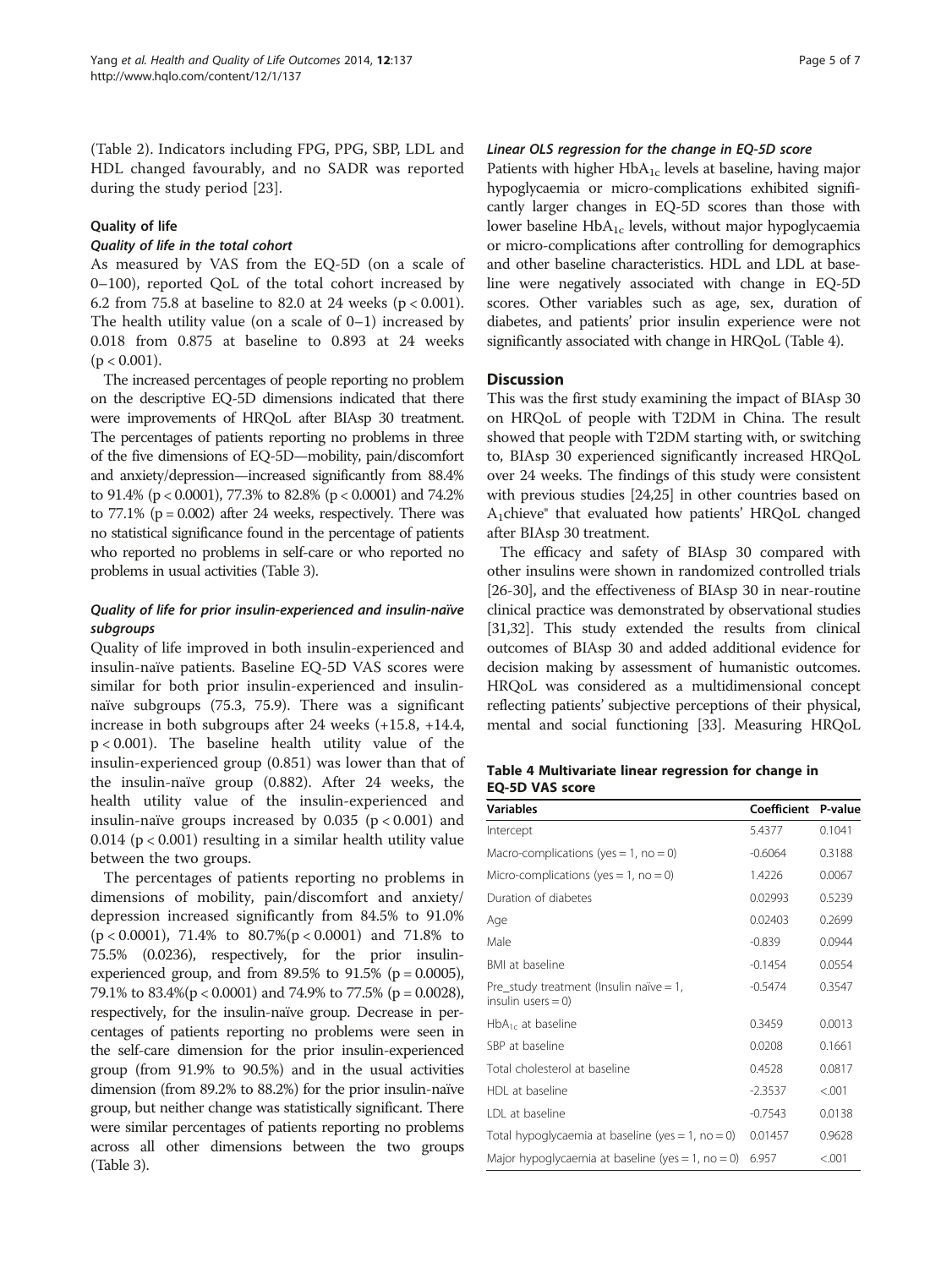<span id="page-5-0"></span>provided a way to know patients' subjective perceptions of clinical practice, and allowed a comprehensive evaluation of the health intervention. There was evidence that proper assessment of HRQoL during healthcare management can result in improvements to the patients' health [\[34\]](#page-6-0).

BIAsp30 treatment could be the most likely factor for improvements in HRQoL in this study. After treatment of BIAsp30, the patients' glycaemic control improved and rates of hypoglycaemic events decreased, and it is recognized both of these could lead to improvement in HRQoL [[35,36](#page-6-0)]. However, since the  $A_1$ chieve® was nonrandomised and lacked a standardised treatment protocol, it should be noted that factors other than BIAsp 30 therapy itself could contribute to the improvements as well. The circumstances in which BIAsp 30 was started were unknown, and patients' self-management activities might be enhanced. Concomitant medication and dietary intake were not controlled either [[14](#page-6-0)].

In addition to the impact of BIAsp 30 therapy on HRQoL, this paper also examined predictors for such impacts. The results of multivariable linear regression showed patients with a higher  $HbA_{1c}$  level, major hypoglycaemia or micro-complications at baseline experienced a larger amount of change in their EQ-5D scores. This finding indicates that patients with worse health conditions at baseline were more likely to experience larger improvements of HRQoL than those with better health conditions.

There were several limitations in this study. First, because evaluation of HRQoL was based on the observational A1chieve® study, which was non-randomised and lacked a standardised treatment protocol, confounding factors such as improvement of life style might affect patients' HRQol. Second, the UK preference weights used for utility calculations of EQ-5D in this study might differ from those of comparable Chinese weights and result in an inaccurate evaluation of change in HRQoL in Chinese people with T2DM. Moreover, although EQ-5D has been widely used in treatment evaluation for diabetes, disease-specific questionnaires are often regarded as more sensitive than generic measures such as EQ-5D for capturing the impact of treatment [6]. All of these issues leave room for future research.

# Conclusion

This study suggested that BIAsp 30 treatment was associated with improved glycaemic control and HRQoL in people with T2DM in China. Patients with worse health conditions were more likely to experience larger improvements of HRQoL than those with better health conditions.

# Additional file

[Additional file 1:](http://www.hqlo.com/content/supplementary/s12955-014-0137-9-s1.doc) 130 hospitals and EC information for  $A_1$ chieve study in China.

#### Abbreviations

EQ-5D: EuroQol-5 dimensions; HRQoL: Health-related quality of life; T2DM: Type 2 diabetes mellitus; BIAsp 30: Biphasic insulin aspart 30; SADR: Serious adverse drug reaction; ADR: Adverse drug reaction; FPG: Fasting plasma glucose; PPG: Postprandial plasma glucose; SBP: Systolic blood pressure; VAS: Visual analogue scale; BMI: Body mass index; HDL: Highdensity lipoprotein; LDL: Low-density lipoprotein; HbA<sub>1c</sub>: Haemoglobin A<sub>1c</sub>.

#### Competing interests

This study was funded by National Science Foundation of China (71273016) and Young Foundation of Ministry of Education, Humanities and Social Science Research Projects (10YJC630332); The A<sub>1</sub>chieve® study was funded by Novo Nordisk (China) Pharmaceuticals Co., Ltd.

#### Authors' contributions

All authors advised on the design and conduct of the study. All authors reviewed the results of the study, and took part in writing and reviewing the manuscript. All authors read and approved the final manuscript.

#### Acknowledgements

The authors would like to thank all investigators involved in the  $A_1$ chieve® study. The authors would like to thank Chunduo Shen of Novo Nordisk for providing statistical analyses.

#### Author details

<sup>1</sup>China-Japan Friendship Hospital, Beijing, China. <sup>2</sup>Fu Xing Hospital, Capital Medical University, Beijing, China. <sup>3</sup>The Third Hospital of Hebei Medical University, Hebei, China. <sup>4</sup>Department of Endocrinology, China-Japan Union Hospital of Jilin University, Changchun, China. <sup>5</sup>Jiangsu Provincial Official Hospital, Jiangsu, China. <sup>6</sup>The First Affiliated Hospital, Zhejiang University Zhejiang, China. <sup>7</sup> Novo NordiskA/S, Copenhagen, Denmark. <sup>8</sup> Department of Health Policy and Management, School of Public Health, Peking University, No 38 Xueyuan Rd. Haidian District, Beijing 100191, China.

#### Received: 22 December 2013 Accepted: 21 August 2014 Published online: 26 November 2014

#### References

- 1. International Diabetes Federation. Diabetes Atlas. 5th edition 2012 update. [http://www.idf.org/diabetesatlas/5e/Update2012.](http://www.idf.org/diabetesatlas/5e/Update2012)
- 2. Xu Y, Wang L, He J, Bi Y, Li M, Wang T, Wang L, Jiang Y, Dai M, Lu J, Xu M, Li Y, Hu N, Li J, Mi S, Chen CS, Li G, Mu Y, Zhao J, Kong L, Chen J, Lai S, Wang W, Zhao W, Ning G, China Noncommunicable Disease Surveillance Group: Prevalence and control of diabetes in Chinese adults. JAMA 2010, 2013(310):948–958.
- 3. International Diabetes Federation: China spends RMB 173.4 billion (US\$25 billion) a year on diabetes treatment. [http://www.idf.org/china-spends-rmb-1734-billion](http://www.idf.org/china-spends-rmb-1734-billion-us25-billionyear-diabetes-treatment)[us25-billionyear-diabetes-treatment.](http://www.idf.org/china-spends-rmb-1734-billion-us25-billionyear-diabetes-treatment)
- 4. Wu N, Aagren M, Boulanger L, Friedman M, Wilkey K: Assessing achievement and maintenance of glycemic control by patients initiating basal insulin. Curr Med Res Opin 2012, 28:1647–1656.
- 5. Massi-Benedetti M, Orsini-Federici M: Treatment of type 2 diabetes with combined therapy: what are the pros and cons? Diabetes Care 2008, 31(Suppl 2):S131–S135.
- 6. Pouwer F, Hermanns N: Insulin therapy and quality of life. A review. Diabetes Metab Res Rev 2009, 25(Suppl 1):S4–S10.
- 7. Funnell MM: Quality of life and insulin therapy in type 2 diabetes mellitus. Insulin 2008, 3:31–36.
- 8. Vinik AI, Zhang Q: Adding insulin glargine versus rosiglitazone: healthrelated quality-of-life impact in type 2 diabetes. Diabetes Care 2007, 30:795–800.
- 9. Houlden R, Ross S, Harris S, Yale JF, Sauriol L, Gerstein HC: Treatment satisfaction and quality of life using an early insulinization strategy with insulin glargine compared to an adjusted oral therapy in the management of type 2 diabetes: the Canadian INSIGHT study. Diabetes Res Clin Pract 2007, 78:254–258.
- 10. Jacobson AM: Impact of improved glycemic control on quality of life in patients with diabetes. Endocr Pract 2004, 10:502-508.
- 11. Redekop WK, Koopmanschap MA, Stolk RP, Rutten GE, Wolffenbuttel BH, Niessen LW: Health related quality of life and treatment satisfaction in Dutch patients with type 2 diabetes. Diabetes Care 2002, 25:458–463.